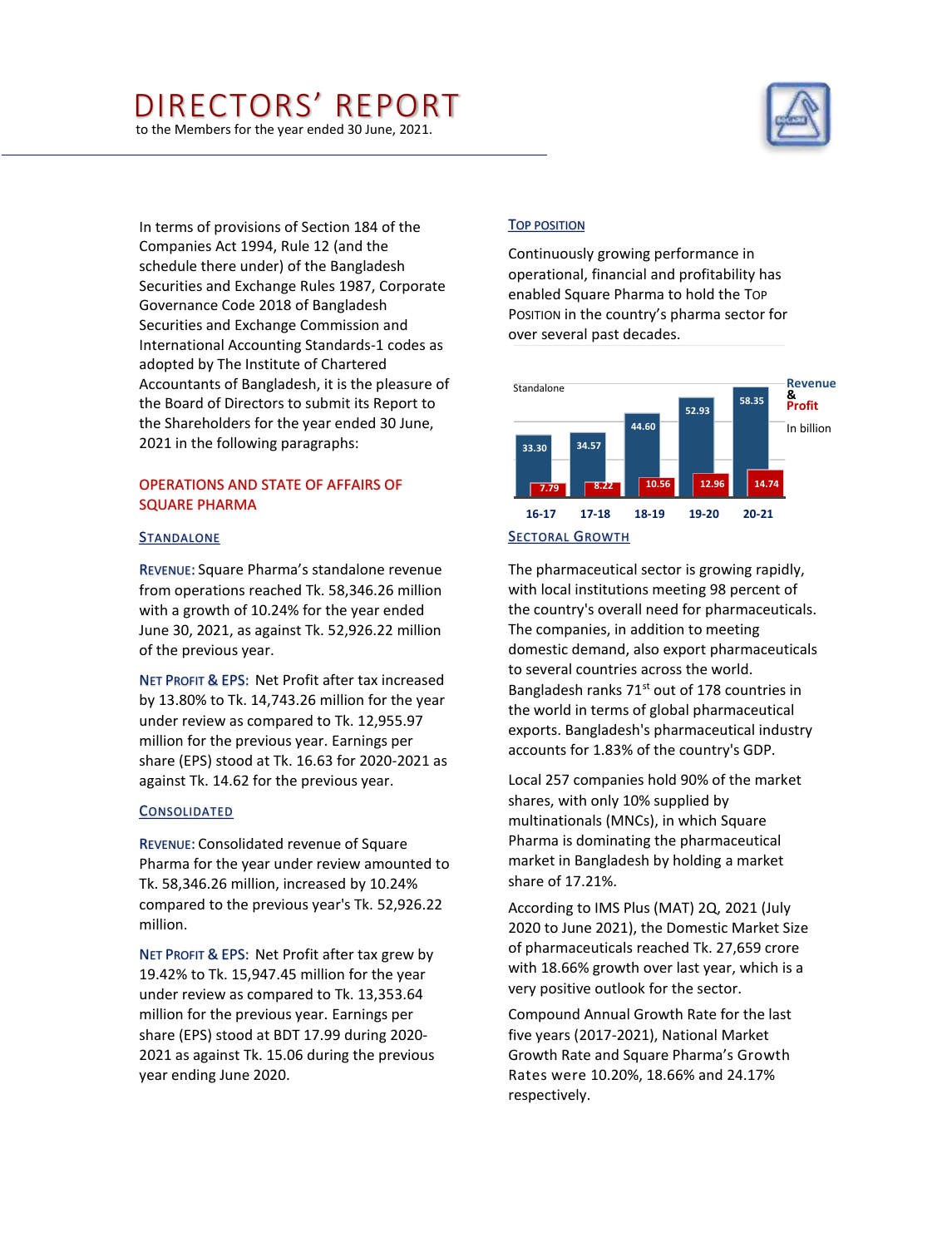

The pharmaceutical market has been witnessing excellent growth in recent years and is expected to surpass BDT 50,000 crore by 2025 with an absolute growth of 114% from 2020 levels. Majority of this growth will be contributed by local companies with a market share of more than 90% as similar to past trends attained over the last two decades, according to a new research.

However, Bangladesh's pharmaceutical industry, nevertheless, still has a lot of room for growth, especially if it focuses on highquality/life-saving medicines, and the country's pharmaceutical policy needs to be taken care of to continuously upgrade by research and physical facilities.

## PHARMA PLANT

The management is highly concerned about continuous development of operational efficiency, both qualitatively and quantitatively by updating and upgrading technical processes, research, and training at the manufacturing facilities at each level.

The company made substantive investments at both of the installations during the year as detailed below:

|                      | Taka in million |          |  |
|----------------------|-----------------|----------|--|
| <b>Assets Title</b>  | 2020-21         | 2019-20  |  |
| Land                 | 217.28          | 290.12   |  |
| <b>Building</b>      | 11.92           | 638.20   |  |
| Plant& Machinery     | 800.96          | 420.53   |  |
| Laboratory Equipment | 98.10           | 60.30    |  |
| <b>Others</b>        | 316.80          | 125.59   |  |
| Total -              | 1.445.06        | 1.534.74 |  |

The investments were made from the internally generated funds.

## CHEMICAL PLANT

The comparative position of operations of the chemical plant of Square Pharma (at Pabna) for the last two years are presented hereunder:

| <b>Particulars</b>    | 2020-21 | 2019-20 |
|-----------------------|---------|---------|
| No. of Products       | 22      | 22      |
| Production (MT)       | 723     | 926     |
| Own use (MT)          | 613.16  | 895.84  |
| Sales (MT)            | 18.70   | 30.51   |
| Own use (%)           | 84.81   | 96.74   |
| Revenue (Million Tk.) | 44.61   | 91.72   |

(MT-Metric Ton)

The change in own use tonnage is due to variation in product mix according to marketing and value addition strategies.

## QUALITY CONTROL

Square Pharma's management focuses a high priority on preserving and enhancing the quality of its goods as 'life-science' biology, according to WHO GMP standards at every stage of manufacturing and handling.

Following up on all expiry-dated product withdrawals from the market is done on a regular basis through careful inspection and monitoring.

The quality control facilities include a highgrade standard laboratory facility, computerized equipment and tools, and a team of highly experienced and well-trained research workers dedicated to achieving ethical and moral goals without compromise. Square and the Nation are really proud of them.

## **TECHNOLOGY**

Square is always striving to strengthen and integrate new technologies in the areas of production, quality control, distribution, and patient administration.

During the year 2020-2021 Square Pharma invested an amount of Tk. 98.10 million in improving its laboratory facilities in line with new inventions of process/production.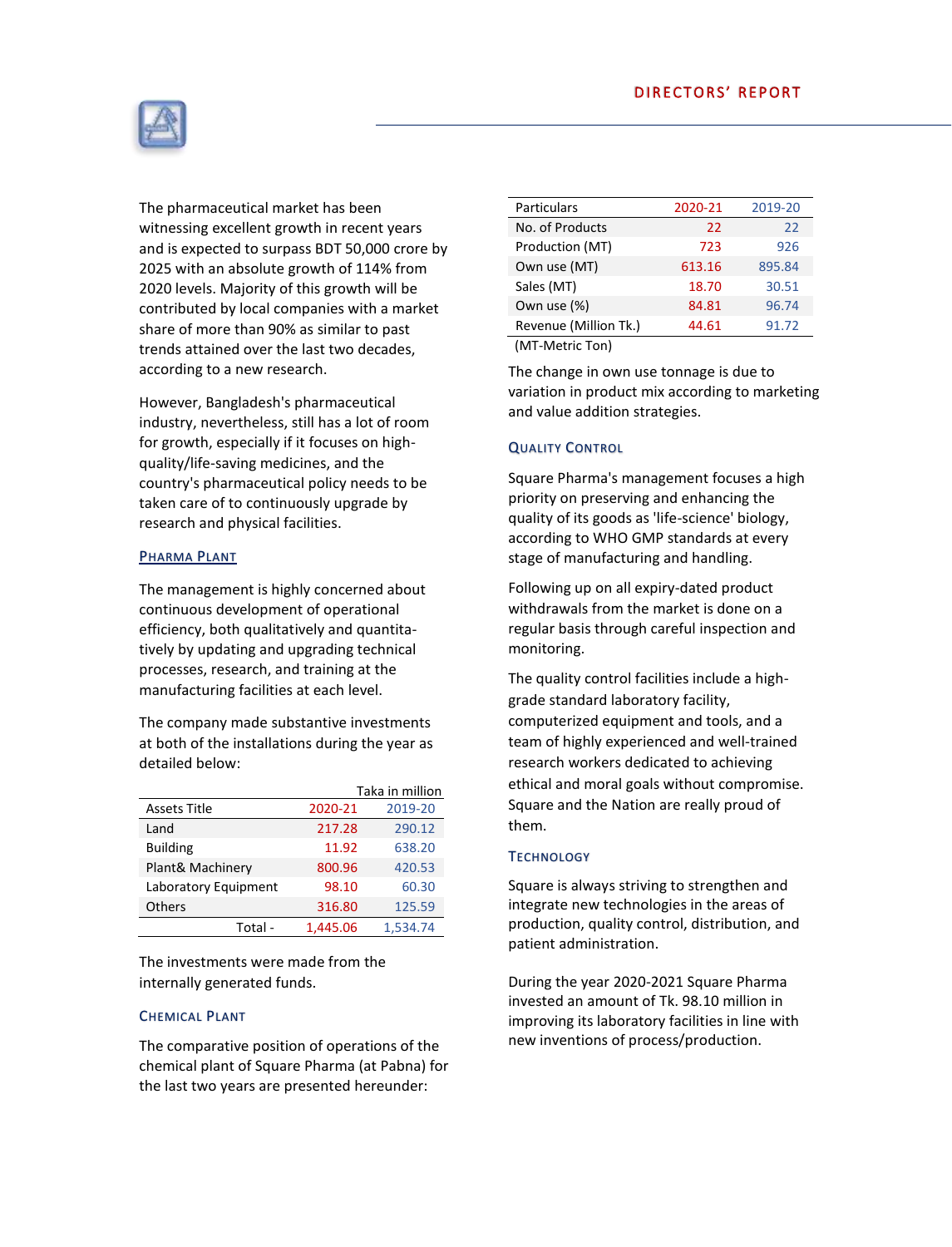

# PRODUCT DEVELOPMENT

The product development status of Square Pharma as on 30<sup>th</sup> June, 2021 along with addition and deletion position of the products are hereby depicted hereunder:

| SI. | <b>Products Categories</b>            | Position       | Added                    | Discarded                | Position |
|-----|---------------------------------------|----------------|--------------------------|--------------------------|----------|
| No  |                                       | $01 - 07 - 20$ | Over the time period     |                          | 30-06-21 |
| 01  | Tablet                                | 292            | 13                       | 11                       | 294      |
| 02  | Capsule                               | 60             | $\mathcal{P}$            | 3                        | 59       |
| 03  | Liquid                                | 83             | $\mathfrak{p}$           |                          | 85       |
| 04  | Injectable (Vial & Ampoule)           | 49             | 6                        | 4                        | 51       |
| 05  | Infusion                              | 17             |                          | 2                        | 15       |
| 06  | <b>ENT, Opthal Preparation</b>        | 31             | $\mathbf{1}$             | $\mathfrak{p}$           | 30       |
| 07  | Cream, Ointment, Spray, Gel & others  | 63             | $\overline{\phantom{a}}$ | 1                        | 64       |
| 08  | Powder for Suspension                 | 18             | 1                        | 1                        | 18       |
| 09  | <b>Tropical Powder</b>                | 1              |                          | ۰                        | 1        |
| 10  | Suppository                           | 6              |                          |                          | 6        |
| 11  | Inhaler & Nebulizer                   | 8              | 1                        |                          | 9        |
| 12  | Insulin                               | 9              | ٠                        | $\overline{\phantom{a}}$ | 9        |
| 13  | <b>Basic Chemical &amp; Pellet</b>    | 22             | ٠                        |                          | 22       |
| 14  | Tablet, Powder, Liquid, Injection     |                |                          |                          |          |
|     | and Granular - AgroVet Local          | 76             | 6                        |                          | 82       |
| 15  | Tablet, Powder, Liquid, Injection and |                |                          |                          |          |
|     | and Granular - AgroVet Imported       | 58             | 5                        |                          | 63       |
| 16  | Powder, Liquid & Granular - Crop Care | 30             | 5                        |                          | 35       |
| 17  | Capsule, Liquid, Powder and Cream     |                |                          |                          |          |
|     | - Herbal & Neutraceuticals Products   | 30             | 9                        |                          | 39       |
|     | Total -                               | 853            | 53                       | 24                       | 882      |

53 new products have been added over the time period under consideration, all of which have received positive feedback from medical experts and consumers and 24 items have been discarded owing to superior generic alternatives, a limited market size and regulatory compliance.

# OUTPUT/CAPACITY UTILIZATION

The overall capacity utilization of the plant operation during the year 2020-2021 has been presented hereunder:

| SI. | <b>Product Categories</b>            | Unit          | Production in thousand |           | Production      |         | <b>Capacity Utilization</b> |
|-----|--------------------------------------|---------------|------------------------|-----------|-----------------|---------|-----------------------------|
| #   |                                      |               | 2019-20                | 2020-21   | <b>↑ ↓ in %</b> | 2019-20 | 2020-21                     |
| 1   | Tablet                               | Pic           | 6,552,331              | 7,343,555 | 12.08 $\oslash$ | 65%     | 72%                         |
| 2   | Capsule                              | Pic           | 1,924,642              | 1,767,430 | $8.17$ $\Im$    | 52%     | 47%                         |
| 3   | Liquid                               | <b>Bottle</b> | 135.987                | 121.958   | $9.75 \text{ }$ | 53%     | 38%                         |
| 4   | Injectable (Vial & Ampoule)          | Pic           | 46,987                 | 40,573    | $13.65$ $\Im$   | 63%     | 45%                         |
| 5   | Infusion (LVPO)                      | <b>Bag</b>    | 4,272                  | 3,471     | $18.75$ $\Im$   | 29%     | 20%                         |
| 6   | <b>ENT &amp; Opthal Preparation</b>  | Phial         | 30,648                 | 29,011    | 5.34 $\Im$      | 82%     | 65%                         |
| 7   | Cream, Ointment, Spray, Gel & Others | Phial         | 127.206                | 147.610   | 16.04 $\oslash$ | 55%     | 58%                         |
| 8   | Powder for Suspension                | <b>Bottle</b> | 22,188                 | 21,224    | $4.34 \text{ }$ | 70%     | 46%                         |
| q   | Powder                               | Phial         | 15,478                 | 22,613    | 46.10 $\oslash$ | 38%     | 43%                         |
| 10  | Suppository                          | Pic           | 69,666                 | 64,057    | $8.05$ $\Im$    | 69%     | 31%                         |
| 11  | Inhaler                              | Can           | 38.430                 | 44.949    | 16.96 $\oslash$ | 30%     | 33%                         |
| 12  | Insulin & Insulin Cartridge          | Pic           | 1,718                  | 1,808     | 5.24 $\oslash$  | 13%     | 16%                         |
| 13  | <b>Basic Chemical &amp; Pellet</b>   | Кg            | 825                    | 723       | $12.36$ $\Im$   | 84%     | 74%                         |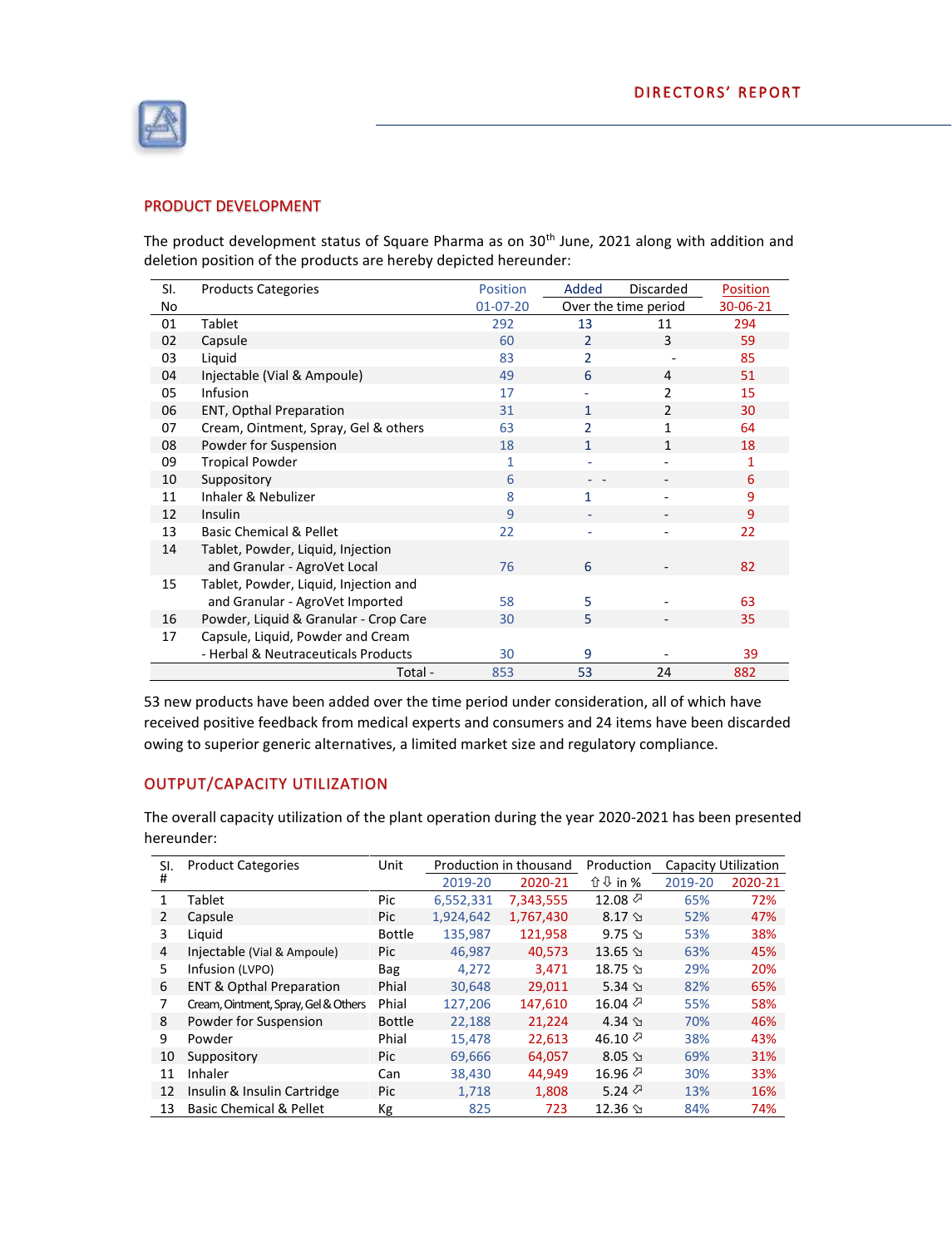

## FINANCIAL RESULT

The Company's standalone operating financial results for the year ended June 30, 2021, as compared to the previous year, are summarized below:

| Particulars                    |     | 2020-2021<br>Taka | 2019-2020<br><b>Taka</b> | %<br>心心                           |
|--------------------------------|-----|-------------------|--------------------------|-----------------------------------|
| <b>Gross Revenue</b>           |     | 58,346,258,281    | 52,926,218,655           | 10.24 $\oslash$                   |
| Net Revenue                    |     | 50,703,028,902    | 45,876,448,841           | 10.52 $\oslash$                   |
| Cost of Goods Sold             |     | 24,800,035,555    | 22,536,669,960           | 10.04 $\oslash$                   |
| <b>Gross Profit</b>            |     | 25,902,993,347    | 23,339,778,881           | $10.98\%$                         |
| Net Profit (Before Tax)        |     | 18,755,932,542    | 17,185,381,957           | 9.14 $\oslash$                    |
| <b>Provision for Taxation</b>  |     | 4,187,481,946     | 4,251,005,177            | $1.49\%$                          |
| Net Profit (After Tax)         |     | 14,743,264,610    | 12,955,973,632           | 13.80 $\oslash$                   |
|                                |     |                   |                          |                                   |
| Gross Profit Margin            |     | 51.09%            | 50.88%                   | $0.42\%$                          |
| Net Profit Margin (Before Tax) |     | 36.99%            | 37.46%                   | $1.25\%$                          |
| Net Profit Margin (After Tax)  |     | 29.08%            | 28.24%                   | $2.97$ <sup><math>্</math></sup>  |
| EPS (Earning Per Share)        | Tk. | 16.63             | 14.62                    | $13.80$ <sup><math>্</math></sup> |
| <b>EPS Consolidated</b>        | Tk. | 17.99             | 15.06                    | 19.42 $\oslash$                   |
| EPS on IPO Paid-up Capital     | Tk. | 1,474.33          | 1,295.60                 | $13.74$ $\oslash$                 |

During the financial year 2020-2021, Gross Revenue, Net Profit (BT) and Net Profit (AT) rose by 10.24%, 9.14% and 13.80% respectively, over the previous year.

However, during the year 2020-2021, the company had earned "Other Income" of Tk. 3,567.61 million (as depicted in Note 21 of the standalone accounts) and the Net Profit Margin (After Tax) grew by 2.97 percent compared to the previous year.

The EPS (standalone) for the financial year under review stood at Tk. 16.63, representing a 13.80% increase over the previous year, and the consolidated EPS rose by 19.42% to Tk. 17.99 in 2020-2021, increased from Tk. 15.06 in 2019-2020. The EPS is computed by using the current outstanding 886,451,010 ordinary shares of Tk. 10/- each.

#### RISK AND CONCERN

Socio-economic incohesive situations, inadequately strategized investment policies, product pricing policies, absence of long-range planning and international trade barriers impose a regressive impact on the growth of R&D in the sector.

Square Pharma is always sincere and careful to identify the key business risks and ensure the mitigation plans are in place, doing all sorts of reviews and adopting the best practices which had enabled it to achieve its objective efficiently and effectively during the past successive years.

#### EXTRA-ORDINARY ACTIVITIES

The Company did not undertake or continue any extra-ordinary or adventurous activities and did not suffer or gain any loss or gain from such activities.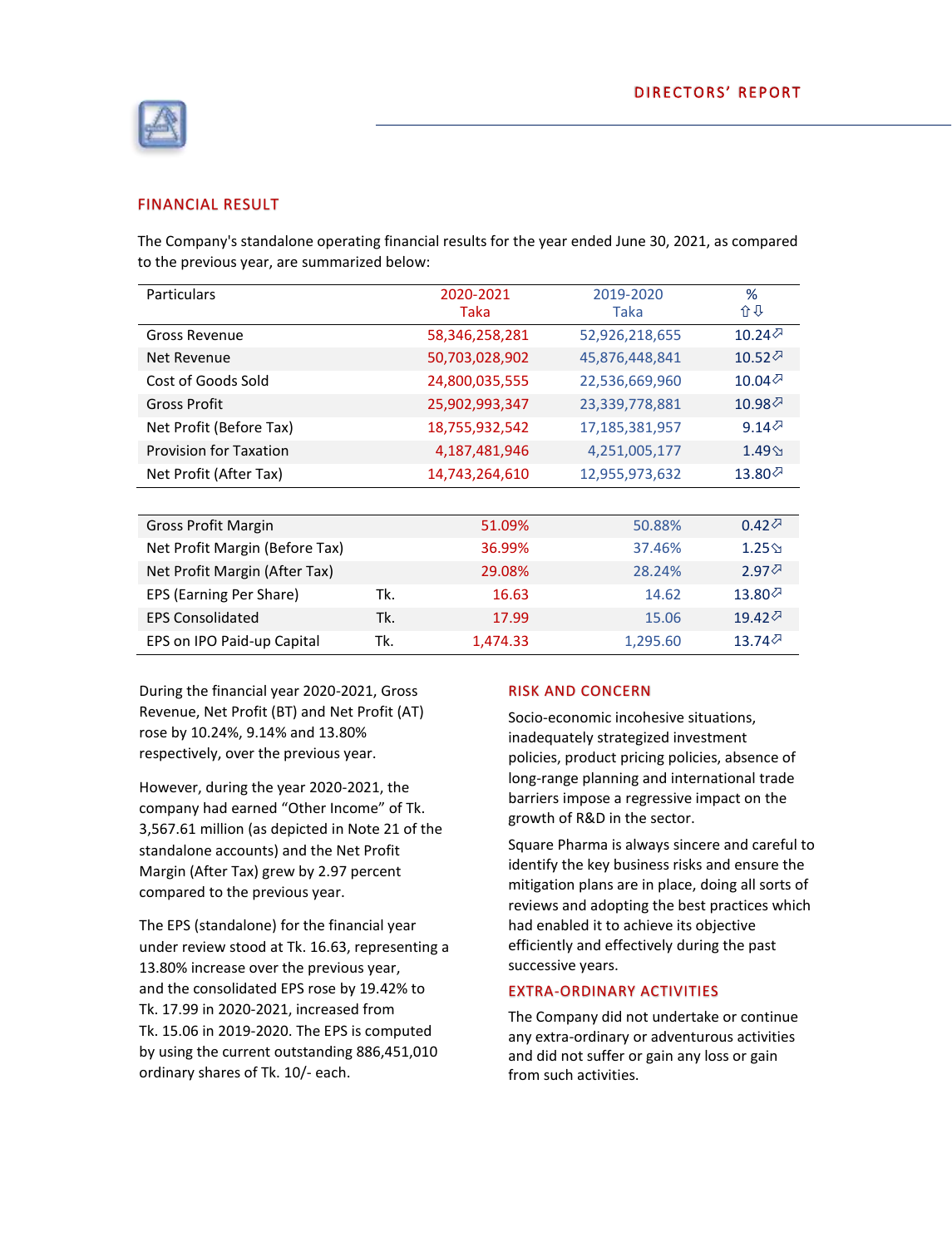

# EXPORT

Square Pharma exports its medicines to over 45 countries and exported an amount of Tk. 1,507.75 million in the financial year under review. The COVID 19 pandemic badly affected the export shipment process with extra lead time affecting the international supply chain system. As a result, exports dropped by 8.83% in the year under review.

Square Pharma is constantly working to boost its export sales within its current capacity and it is expected to grow significantly in the near future. The company is also working on the approval of several products for sale in the USA market. **Export**



#### SUBSIDIARY OPERATION

#### SQUARE PHARMACEUTICALS KENYA EPZ LTD. (SPL KENYA)

SPL Kenya is to manufacture and sell generic pharmaceutical medicine in Kenya and East African Community.

Square Pharma virtually wholly owns the shares of SPL Kenya, therefore, SPL Kenya is a subsidiary of Square Pharma.

The Directors' Report for the year ended 30 June, 2021 of the SPL Kenya, together with Audited Accounts containing a Statement of Financial Position, Statement of Profit or Loss and other Comprehensive Income, Statement of Changes in Equity and Cash Flows and Auditors' Report thereon, are included in this Annual Report.

#### SQUARE LIFESCIENCES LTD. (SLL)

Square Lifesciences Ltd., incorporated as a pharmaceuticals manufacturing Company under the Companies Act, 1994 on 13<sup>th</sup> February, 2020.

Square Pharma virtually wholly owns the shares of SLL, therefore, SLL is a subsidiary of Square Pharma.

The Directors' Report for the year ended 30 June, 2021 of the SLL together with Audited Accounts containing Statement of Financial Position and Cash Flows and Auditors Report thereon are included in this Annual Report.

## INVESTMENT PORTFOLIO

The investment portfolio of Square Pharma in the category of "Long Term Investment" and "Marketable Securities" has been detailed in Notes # 3 & 4 to the standalone accounts.

The outlines of the portfolio are described hereunder for information:

## A. LONG TERM INVESTMENT

Taka 5,262.52 million has been invested in the category of "Long Term Investments" in the Ordinary Shares, Non-Convertible/Convertible Zero Coupon Bonds and Certificates in 14 (fourteen) different companies which are described hereinafter:

## A.1. SUBSIDIARY

# Square Pharmaceuticals Kenya EPZ Ltd. (SPL Kenya)

Square Pharma holds 100% of shares of SPL Kenya. The paid up capital of SPL Kenya in BDT is Tk. 332,000,000 while Tk. 653,742,688 has been advanced as Share Money Deposit.

The Directors' Report and Financial Statements are included in this Annual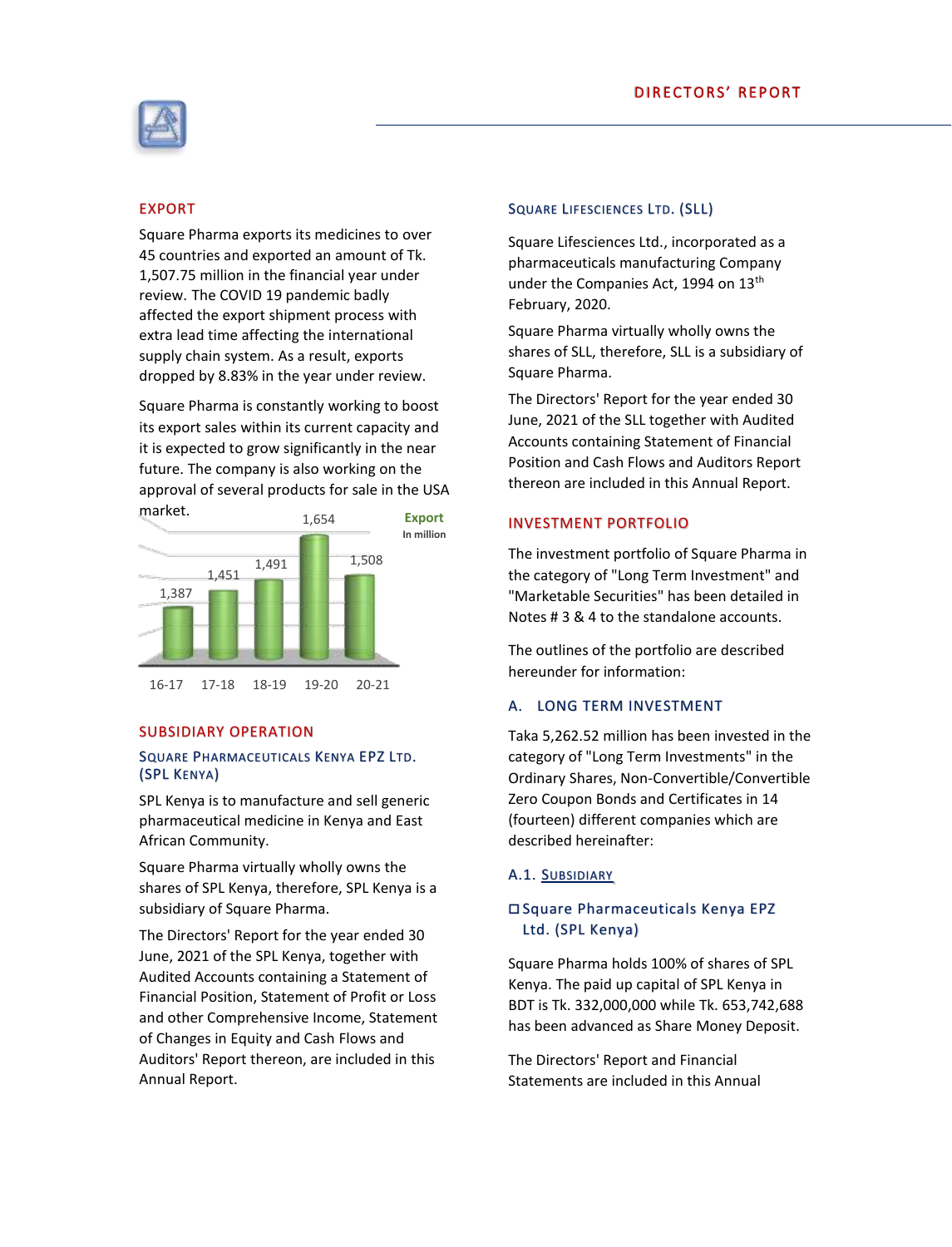

Report since SPL Kenya is a wholly owned subsidiary of Square Pharma.

## □ Square Lifesciences Ltd. (SLL)

Square Pharma holds 995,000 ordinary shares of Tk. 100.00 each of SLL out of its paid-up 1,000,000 ordinary shares.

The Directors' Report and Financial Statements are attached in this Annual Report since SLL is a virtually wholly owned subsidiary of Square Pharma.

## A.2. ASSOCIATES:

## □ Square Textiles Ltd. (STxL)

Square Textile is a 100% export oriented yarn manufacturer, a publicly listed company and fully operational and profitable concern.

Square Pharma holds 91,436,679 ordinary shares of Tk. 10/- each including bonus shares. An investment of Tk. 225,129,795.00 was made for the above mentioned shares, the cost per shares stood at Tk. 2.46 per share (considering cost free Bonus Shares).

The market value of the said shares as on 30 June, 2021 was Tk. 4,343,242,252.00 @ Tk. 47.50 per share.

STxL declared a cash dividend of @20% for the year 2020-2021.

## □ Square Hospitals Ltd. (SHL)

Square Hospital is a modern tertiary care hospital with 400 beds and the leading contributor of private healthcare services in Bangladesh, a private limited company and in full operation.

Square Pharma holds 199,750 ordinary shares of Tk. 1,000.00 each, 49.94% of the capital of SHL. The Investment for the said shares was Tk. 210,750,000.00 @ 1,055.07 per share.

SHL earned a Revenue and Net Profit of Tk.

4,388.70 million and 414.81 million respectively for the year ended 30 June, 2021 and it didn't declare any dividend due to new expansion plan, upgradation and replacement of existing hospital equipment with modern ones.

## □ Square Fashions Ltd. (SFL)

SFL is a 100% export-oriented ready-made garment manufacturer, a private company limited by shares and fully in operation.

Square Pharma holds 462,000 ordinary shares of Tk. 100.00 each and 48.46% of the capital of SFL. The investment cost for the said shares was Tk. 151.20 million @ Tk. 327.27 (average) per share.

SFL earned a Net Profit of Tk. 1,636.60 million during the year 2020-2021, NAV per share stood at Tk. 14,725.00 and EPS Tk. 1,723.00 as on 30 June 2021. Due to future expansion and diversity plan, SFL didn't declare any dividend in the year under review for ploughing back requirement.

## A.3. OTHERS:

## United Hospital Ltd. (UHL)

Square Pharma owns 120,000 ordinary shares of Tk. 100.00 each amounting to total Tk. 12,000,000.00 of United Hospital Ltd.

Since UHL is a private limited company, it does not have any ready market value.

# Central Depository Bangladesh Ltd. (CDBL)

CDBL is a public limited company that operate and maintain the Central Depository System (CDS) of electronic book entry, recording and maintaining securities accounts and registering transfer of securities, changing the ownership without any physical endorsement of certificates. CDBL also providing platform for the secondary market trading of Treasury Bills and Government Bonds. CDBL is regulated by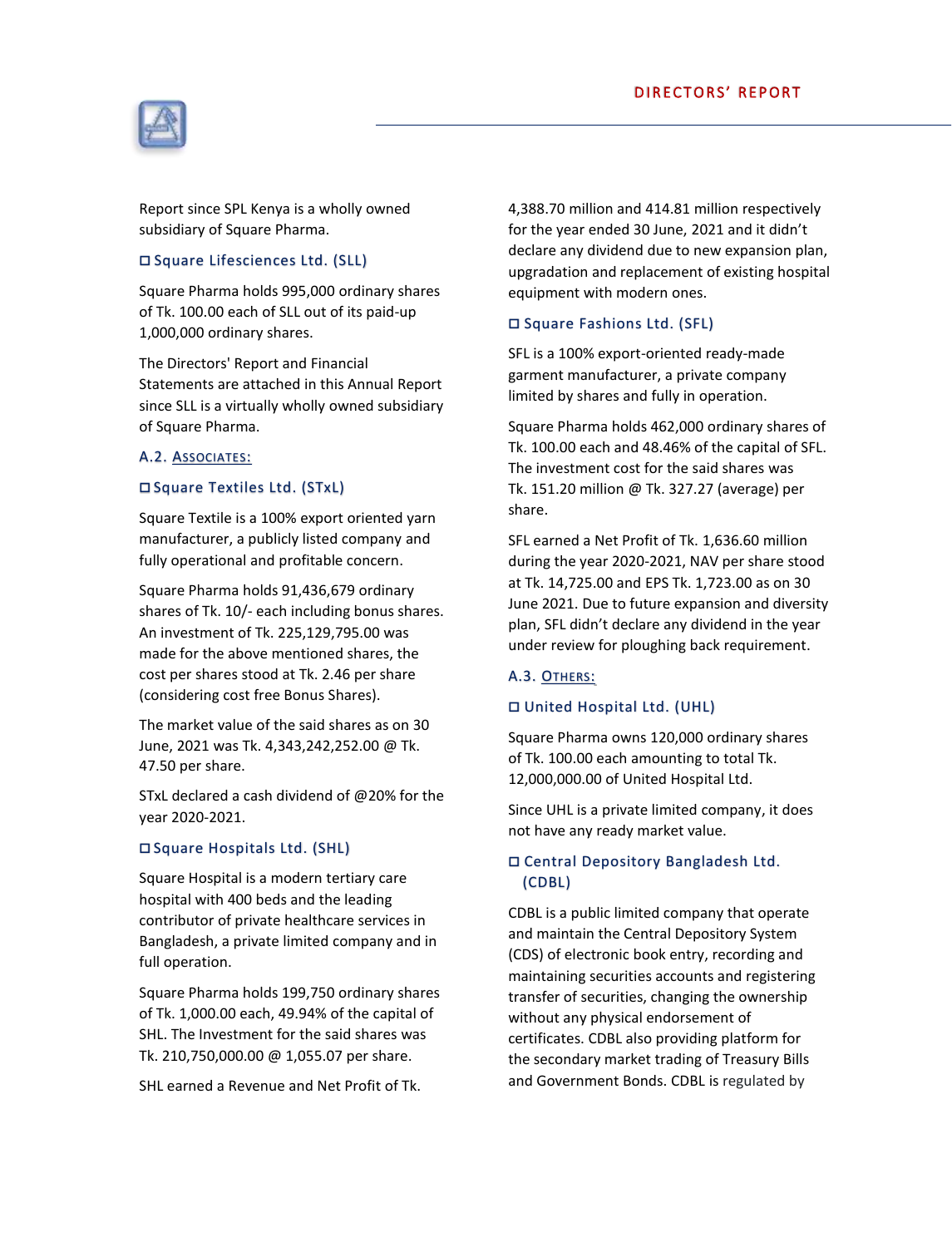

the Bangladesh Securities and Exchange Commission.

Square Pharma holds 5,711,804 ordinary shares, including bonus shares of Tk. 10.00 each in the capital of CDBL against an investment of Tk. 15,694,430.00, the cost per shares stood at Tk. 2.75 per share (considering cost free Bonus Shares). Shares are not listed, therefore the market value of this investment cannot be assessed.

## □ Raj Lanka Power Company Ltd.

Square Pharma holds 150,000 preference shares amounting to Tk. 29,090,910.00 of Raj Lanka Power Company Ltd.

## □ Durable Plastics Ltd.

Square Pharma holds 5 (five) Non-Convertible Zero Coupon Bonds amounting to Tk. 11,905,164.00 of Durable Plastics Ltd.

## Envoy Textiles Ltd.

Square Pharma holds 40 Non-Convertible Zero Coupon Bonds amounting to Tk. 21,509,807.00 of Envoy Textiles Ltd.

## Mutual Trust Bank Ltd.

Square Pharma holds 200 Non-Convertible Subordinated Bonds amounting to Tk. 2,000,000,000.00 of Mutual Trust Bank Ltd.

## □ Southeast Bank Ltd.

Square Pharma holds 5,000 Non-Convertible Subordinated Bonds amounting to Tk. 500,000,000.00 of Southeast Bank Ltd.

## Islami Bank Bangladesh Ltd.

Square Pharma holds 50 Mudaraba Redeemable Non-Convertible Subordinated Bonds amounting to Tk. 500,000,000.00 of Islami Bank Bangladesh Ltd.

## Trust Bank Ltd.

Square Pharma holds 50 Non-Convertible Subordinated Bonds amounting to Tk. 500,000,000.00 of Trust Bank Ltd.

#### B. MARKETABLE SECURITIES INVESTMENT

Square Pharma invested in the Marketable Securities at total a cost price of Tk. 3,307.79 million, which can be seen in Note No. 4 of the standalone accounts.

The portfolio registered an unrealized capital gain of Tk. 1,316.54 million in the year under review.

## CONSOLIDATION OF ACCOUNTS

In terms of the regulations of the Bangladesh Securities and Exchange Commission, Square Pharma has consolidated the accounts following the codes of IAS-28 and IFRS-10, reflecting shareholders' gross benefits and value of investments.

The consolidated financial statements are included in this Annual Report.

## MINORITY SHAREHOLDERS INTEREST

In compliance with Condition No. 1(5) (xvi) of the Corporate Governance Code 2018 of BSEC, the Board hereby confirms that the interests of the minority shareholders have been duly protected by the Company.

## RELATED PARTY TRANSACTION

The Company had undertaken several related party transaction detail of which are given in Note No. 37.1 of the standalone accounts.

## CREDIT RATING

The Credit Rating Information and Services Ltd. (CRISL) has reaffirmed the highest credit of 'AAA' (Stable) for Long Term and 'ST-1' for Short Term on the basis of financial and other relevant quantitative and qualitative information of the Company.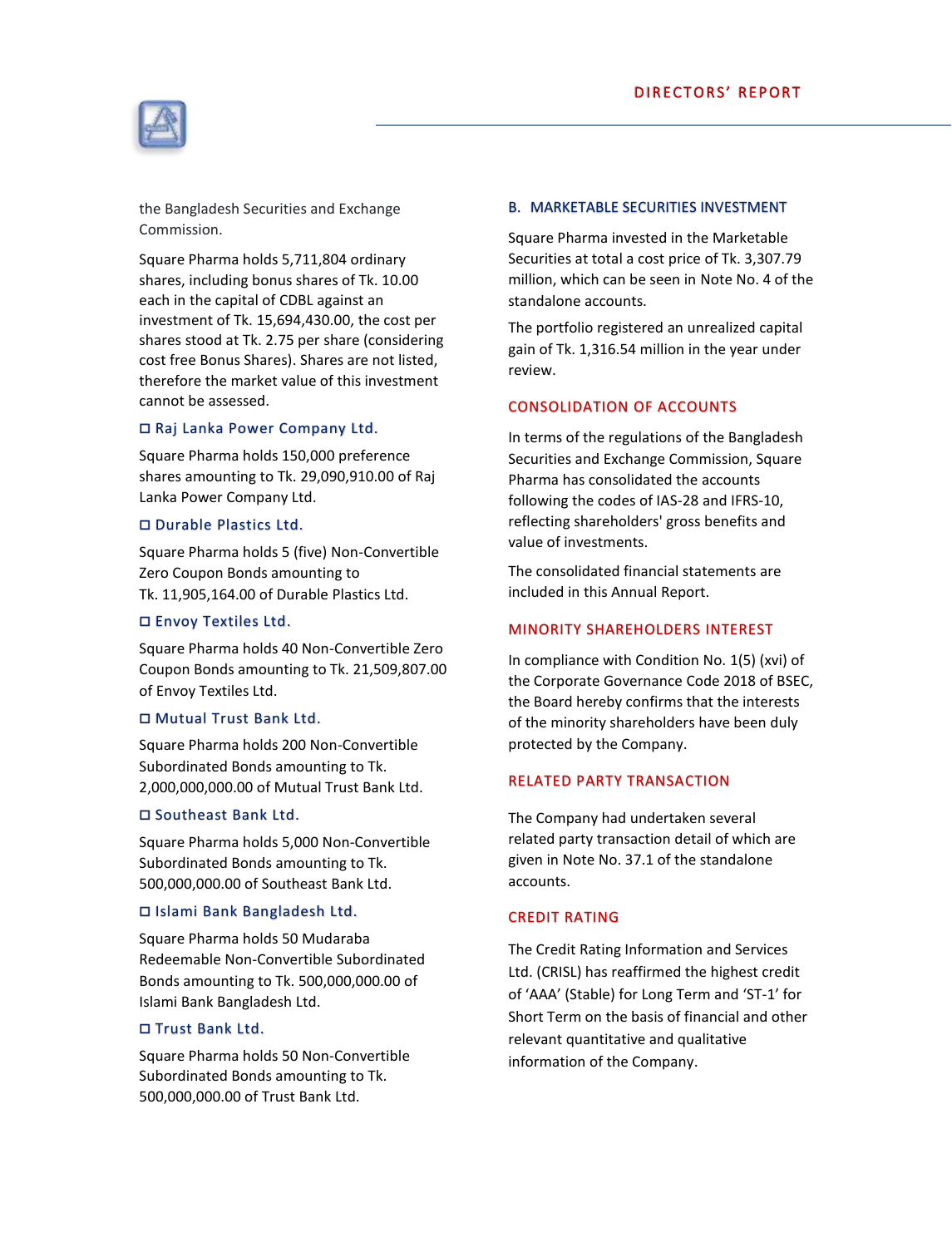

## APPROPRIATION OF PROFIT

Board of Directors in its meeting held on 21<sup>st</sup> October, 2021 has recommended the appropriation of the Net Profit earned during the year 2020-2021 in the following manner:

|                                                |               | In Taka        |
|------------------------------------------------|---------------|----------------|
| $\Diamond$ Net Profit for the year (2020-2021) |               | 14,743,264,610 |
| $\Diamond$ Appropriation Recommended :         |               |                |
| - Cash Dividend $@$ 60% (Tk. 6.00 per share)   | 5,318,706,060 |                |
| $\diamond$ Net Un-appropriated Profit          |               | 9,424,558,550  |



## CONTRIBUTION TO NATIOANAL EXCHEQUER

Square Pharma contributed an amount of Tk. 13,201,998,608 (including Tk. 108,801,907 as contribution as duty/taxes towards machinery & spare parts imports) to National Exchequer as against Tk. 12,315,098,001 in the previous year.

The contribution constitutes 26.04% of the sales revenue (net) in 2020-2021 as against 26.84% in the previous year of 2019-2020.

#### LOANS AND GUARANTEES

Detail of Loans granted and Guarantees given during the year under review are depicted in Note No. 8 and 38.3 respectively to the standalone financial statement.

## HUMAN RESOURCES DEVELOPMENT

In order to improve productivity of human input, Square Pharma continuously provides formal and informal training to its employees at every echelon of operation and management.

During the year under review 3,954 persons received in-house/in-operation /on the job training at home and abroad which will ultimately make great contribution to the company's profitability as well their own remuneration in due course.

#### ENVIRONMENTAL ROLE

The Company maintains a high standard of pollution free environment as per GMP Regulations/WHO standards/ Government laws.

## ELECTION OF DIRECTORS

Mr. Samuel S Chowdhury and Mr. Kazi Iqbal Harun, as per Article-99 and 100 of the Articles of Association, have retired and, being eligible, have offered themselves for re-election.

A brief resume and other information about the above mentioned directors are depicted in Annexure-III.